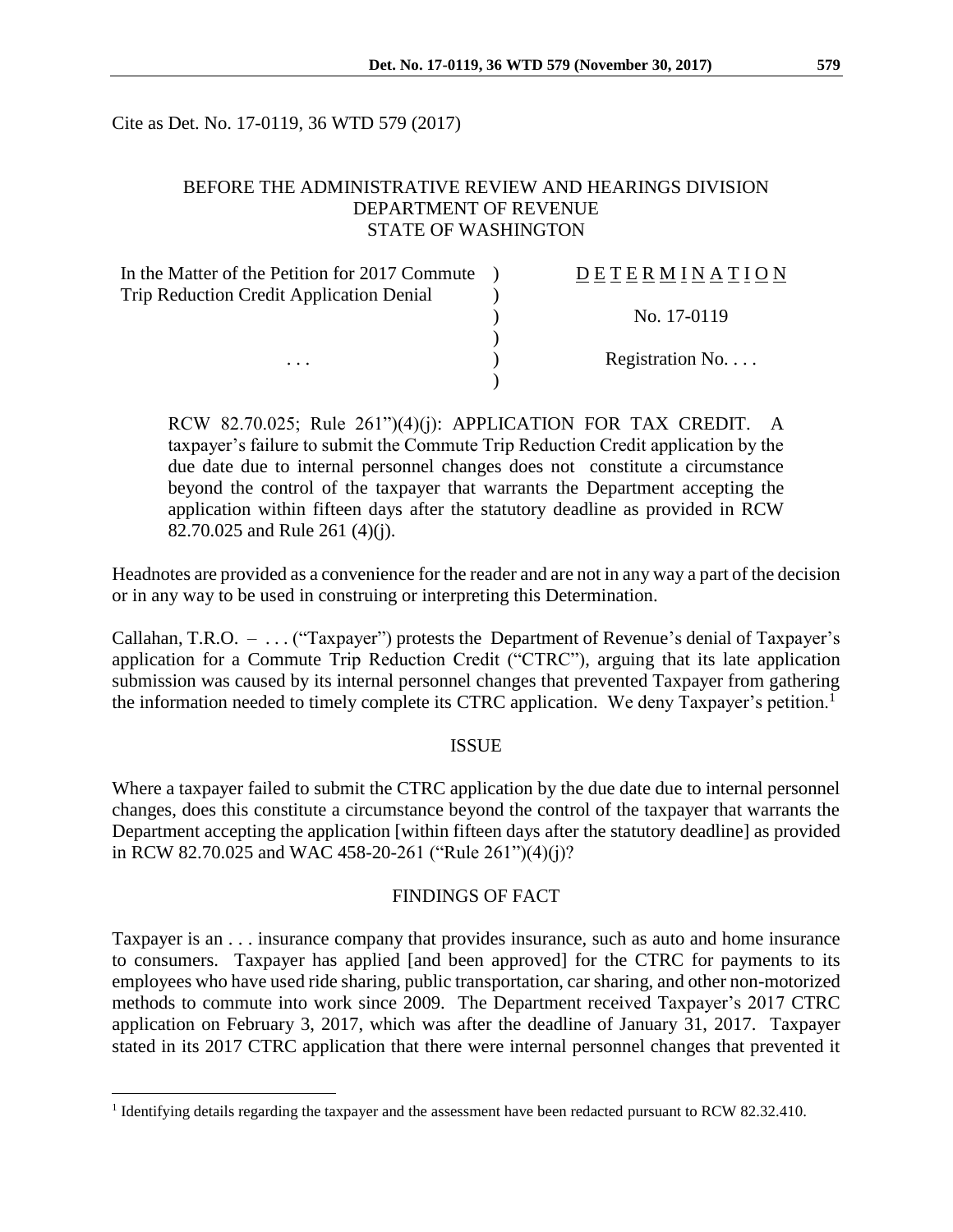from gathering the information needed to complete and submit the application before the deadline of January 31, 2017.

On March 6, 2017, the Department's Taxpayer Account Administration (TAA) Division informed Taxpayer that the Department denied Taxpayer's 2017 CTRC credit application because the reason for the late submission, i.e. Taxpayer's internal personnel changes, was not a circumstance beyond Taxpayer's control [that would allow] the Department to accept the application under the statute and the rule.

On March 15, 2017, Taxpayer petitioned the Department's Administrative Review and Hearings Division (ARHD) for [review of] the denial. Taxpayer makes the same argument that it made to the TAA Division.

# ANALYSIS

Chapter 82.70 RCW establishes a Commute Trip Reduction Credit Program to encourage employers to provide incentives to employees to use ride sharing, public transportation, car sharing, and other non-motorized methods to commute into work. RCW 82.70.025(1). [Employers may apply for a credit against their business and occupation tax or public utility tax liability. RCW 82.70.020.] RCW 82.70.020 authorizes the amount of credit that can be taken under chapters 82.04 and 82.16 RCW.

RCW 82.70.025 establishes the process for applying for the CTRC. It provides:

(1) Application for tax credits under this chapter must be received by the department between the first day of January and the 31st day of January, following the calendar year in which the applicant made payments to or on behalf of employees for ride sharing in vehicles carrying two or more persons, for using public transportation, for using car sharing, or for using nonmotorized commuting. . . .

. . .

(3)(a) The department must disapprove any application not received by the deadline provided in subsection (1) of this section except that the department may accept applications received up to fifteen calendar days after the deadline if the application was not received by the deadline because of circumstances beyond the control of the taxpayer.

(b) In making a determination whether the failure of a taxpayer to file an application by the deadline was the result of circumstances beyond the control of the taxpayer, the department must be guided by rules adopted by the department for the waiver or cancellation of penalties when the underpayment or untimely payment of any tax was due to circumstances beyond the control of the taxpayer.

(Emphasis added.)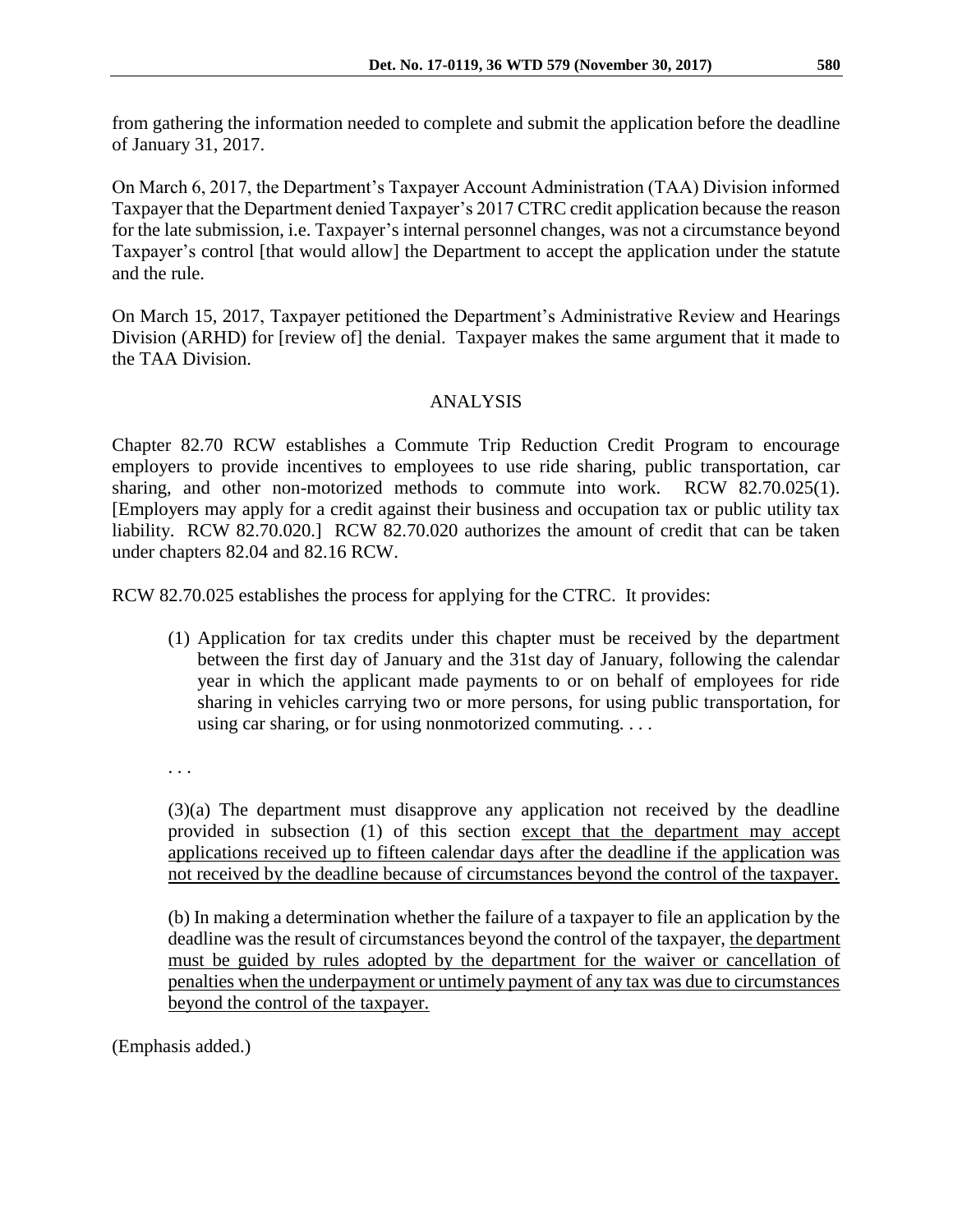### **(j) What are the credit procedures?**

(i) Persons applying for the credit must complete the commute trip reduction credit annual application. The application must be electronically filed and received by the department between January 1st and January 31st, following the calendar year in which the applicant made incentive payments. The commute trip reduction credit annual application is available through the business's "My Account" on the department's web site at dor.wa.gov.

(ii) The department must make a determination on an application within sixty days of the January 31st deadline. Except as explained immediately below, the department must disapprove an application not received by the January 31st deadline. Legislation (2ESSB 5987, chapter 44, Laws of 2015) passed in 2015 allows the department to accept applications received up to fifteen calendar days after the deadline if the application was not received by the deadline because of circumstances beyond the control of the taxpayer. For what is considered circumstances beyond the control of a taxpayer see WAC 458-20- 228. Returns, payments, penalties, extensions, interest, stay of collection. Once the application is approved and tax credit is granted, the department is not allowed to increase the credit.

(Emphasis added.)

Therefore, the statute and the rule provide that the Department must disapprove the CTRC application if the Department does not receive the application by January 31st, following the calendar year in which the applicant made incentive payments. However, the Department has the statutory authority to accept a CTRC application that was received up to fifteen calendar days after the deadline, if the application was not received by the deadline, provided the taxpayer's failure to timely file was due to circumstances beyond its control. RCW 82.70.025(3); Rule  $261(4)(i).^2$ 

Here, the Department received Taxpayer's 2017 CTRC application on February 3, 2017, which was within fifteen calendar days after the deadline of January 31, 2017. Therefore, the Department may accept the application if the late submission was caused by a circumstance beyond Taxpayer's control. RCW 82.70.025(3); Rule 261(4)(j).

RCW 82.70.025(3) provides that the Department must be guided by rules the Department adopted for the waiver or cancellation of penalties, to determine whether the failure of a taxpayer to file an application by the deadline was the result of circumstances beyond the control of the taxpayer. RCW 82.70.025(3). The Department's administrative rule governing the waiver or cancellation of penalties is WAC 458-20-228 ("Rule 228").

Rule 228 lists seven circumstances where the Department will waive penalties, and it explains that a taxpayer claiming that a circumstance beyond its control caused the delay must demonstrate that

 $\overline{a}$ <sup>2</sup> Prior to 2015, the legislature gave the Department specific instruction to deny the application where a CTRC application was received late regardless of the reason that the application was received after the deadline. *See* Det. No. 13-0018, 32 WTD 205 (2013); [Laws of 2005, ch. 277, § 2(3)].